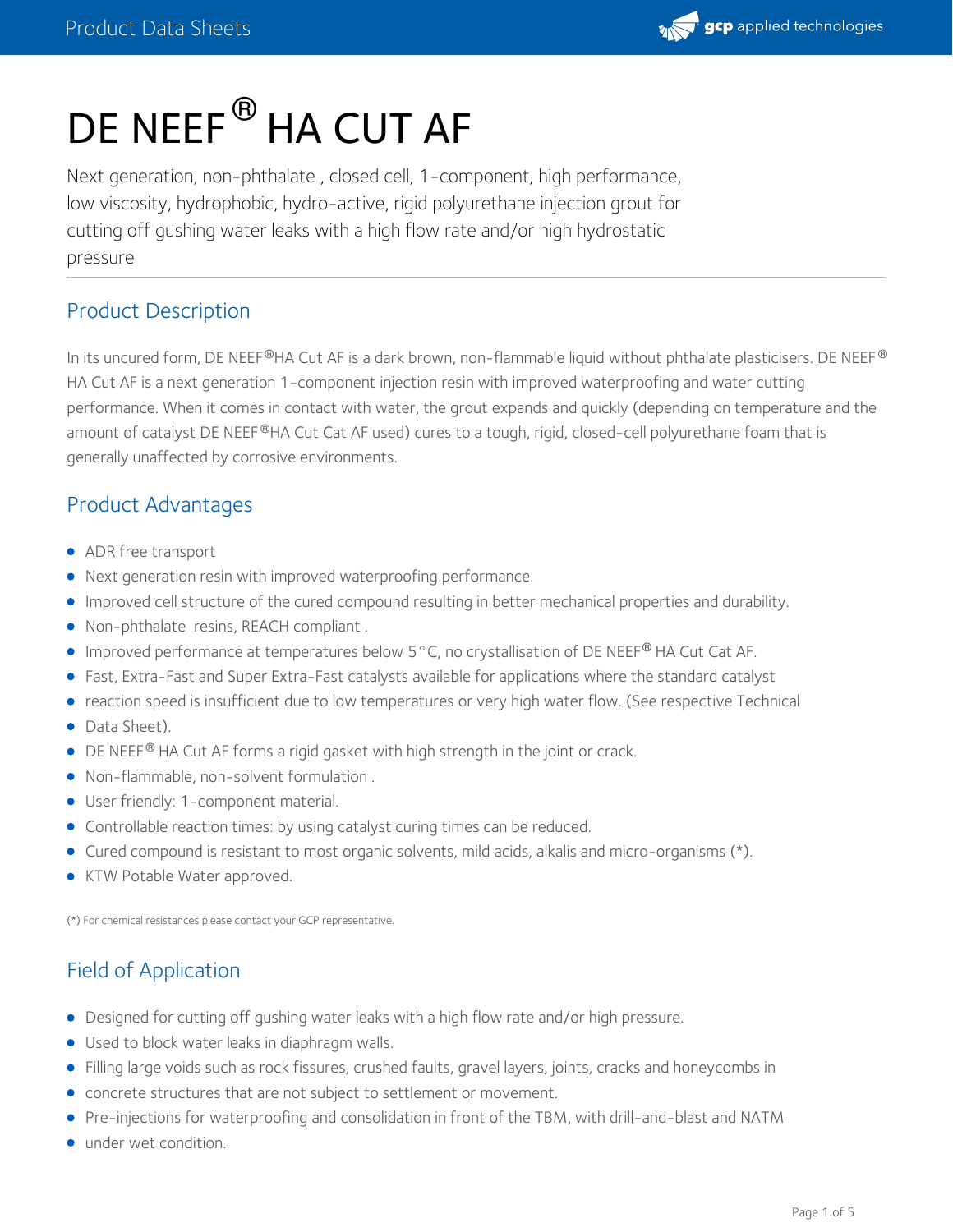

- In combination with cement and micro-fine cement for DE NEEF® Combi-Grouting and DE NEEF® Combi-Block techniques.
- For curtain injection into gravel for containing chemicals under wet or dry conditions.
- For screen injection behind porous structures when high velocity water streams are present.

## Application

Before commencing the injection, consult the Technical Data Sheets and Safety Data Sheet (SDS) in order to be familiar with the materials at hand. Always shake DE NEEF®HA Cut Cat AF well before use.

#### 1. Surface Preparation

- Remove surface contaminants and debris to establish the pattern of the crack or joint. Active leaking cracks larger than 3 mm need to be sealed with an approved method.
- Drill holes of the correct diameter for the selected packer. Drill at an angle of 45°. Preferably the holes should be drilled staggered around the crack to insure good coverage of the crack in case it is not perpendicular to the concrete surface.
- The depth of the bore should be approximately half of the thickness of the concrete. As a rule of thumb the distance of the drill point from the crack is half the wall thickness.
- Distance between holes can vary by 15 to 90 cm, depending on the actual situation.
- Insert the correctly sized packer into the hole up to 2/3 of its length. Tighten with a wrench or spanner by turning clockwise until sufficient tension has been reached to keep the packer in place during injection.
- Flush the crack with water before injecting with resin. This will flush out dust, debris and prime the crack for the injection resin and improve penetration of the product into the crack. Water in the crack will activate the resin.

#### 2. Resin and Equipment Preparation

- Prepare the resin with the predetermined amount of catalyst. Shake DE NEEF® HA Cut Cat AF well before use.
- No reaction with the resin will occur until the resin comes into contact with water.
- Protect the resin from water, since this will trigger a reaction in the container used and might cause the resin to harden or foam prematurely within the injection equipment.
- It is highly recommended to use separate pumps for the water and the resin injection to prevent cross contamination and blockages.
- The pumps should be thoroughly primed with DE NEEF® Washing Agent Eco to lubricate and dry the system before  $\,$ injection. We recommend the use of pneumatic or electric 1-component pumps. During the injection water will first flow from the crack, followed by foaming resin. After this, pure resin will flow from the crack.
- **Stop pumping when the pure resin reaches the next packer.**
- Move to the next packer and repeat the procedure.
- After injecting through a few of the packers, go back to the first one and re-inject with resin.
- After the resin injection, water can be re-injected into the ports to cure resin left behind.
- Let the resin cure thoroughly before removing packers. The resulting holes can be filled with hydraulic cement.
- When the injection is finished, clean all tools and equipment which have been in contact with the resin with DE NEEF  $^\circledR$  Washing Agent Eco. This should be done within 30 minutes. Do not use solvents or other cleaning products since they give less positive results and can create hazardous situations.
- Products should be disposed according to local legislation.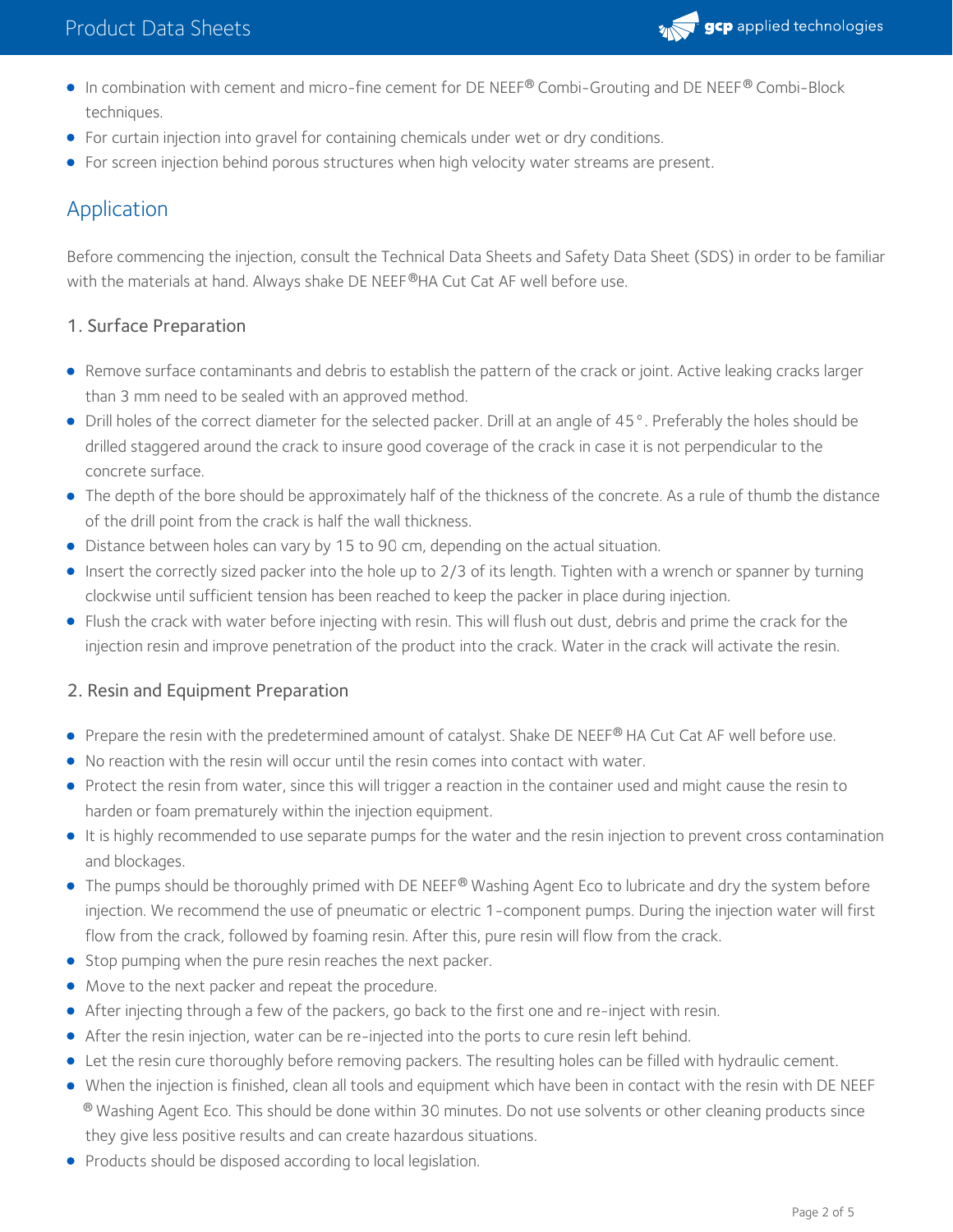

## 3. Reactivity

| <b>REACTIVITY</b> | % HA CUT CAT AF | <b>START REACTION</b> | <b>END REACTION</b> | <b>FOAM FACTOR</b> |
|-------------------|-----------------|-----------------------|---------------------|--------------------|
| At 5°C            | $\overline{c}$  | Approx. 2'20"         | Approx. 13'20"      | Approx. 15V        |
|                   | 3               | Approx. 1'40"         | Approx. 11'00'      | Approx. 21V        |
|                   | 5               | Approx. 1'10"         | Approx. 5'35"       | Approx. 22V        |
|                   | 10              | Approx. 45"           | Approx. 3'05"       | Approx. 25V        |
| At 10°C           | $\overline{2}$  | Approx. 2'00"         | Approx. 11'30"      | Approx. 19V        |
|                   | 3               | Approx. 1'20"         | Approx. 9'10'       | Approx. 21V        |
|                   | 5               | Approx. 55"           | Approx. 5'00"       | Approx. 24V        |
|                   | 10              | Approx. 40"           | Approx. 2'50"       | Approx. 28V        |
| At 15°C           | $\overline{c}$  | Approx. 1'40"         | Approx. 9'40"       | Approx. 20V        |
|                   | 3               | Approx. 1'10"         | Approx. 7'45"       | Approx. 22V        |
|                   | 5               | Approx. 50"           | Approx. 4'45"       | Approx. 25V        |
|                   | 10              | Approx. 35"           | Approx. 2'35"       | Approx. 28V        |
| At 20°C           | $\overline{2}$  | Approx. 1'20"         | Approx. 8'00"       | Approx.20V         |
|                   | 3               | Approx. 1'00"         | Approx. 6'30"       | Approx. 23V        |
|                   | 5               | Approx. 45"           | Approx. 4'35"       | Approx. 27V        |
|                   | 10              | Approx. 30"           | Approx. 2'10"       | Approx. 29V        |
| At 25°C           | $\overline{2}$  | Approx. 1'10"         | Approx. 7'35"       | Approx. 21V        |
|                   | 3               | Approx. 55"           | Approx. 6'10"       | Approx. 24V        |
|                   | 5               | Approx. 40"           | Approx. 4'00"       | Approx. 28V        |
|                   | 10              | Approx. 30"           | Approx. 2'05"       | Approx. 30V        |
| At 30°C           | $\overline{2}$  | Approx. 1'00"         | Approx. 7'10"       | Approx. 22V        |
|                   | 3               | Approx. 50"           | Approx. 5'35"       | Approx. 25V        |
|                   | 5               | Approx. 35"           | Approx. 3'35"       | Approx. 29V        |
|                   | 10              | Approx. 25"           | Approx. 1'55"       | Approx. 30V        |
| At 35°C           | $\overline{2}$  | Approx. 55"           | Approx. 5'40"       | Approx. 22V        |
|                   | 3               | Approx. 45"           | Approx. 4'45"       | Approx. 25V        |
|                   | 5               | Approx. 30"           | Approx. 2'55"       | Approx. 29V        |
|                   | 10              | Approx. 20"           | Approx. 1'50"       | Approx. 30V        |

## Packaging

## DE NEEF<sup>®</sup> HA Cut AF

#### 5kg, 25kg or 200kg metal drums

®

| Pallet |                |
|--------|----------------|
|        | 180 x 5kg drum |
|        | 24 x 25kg drum |
|        | 4 x 200kg drum |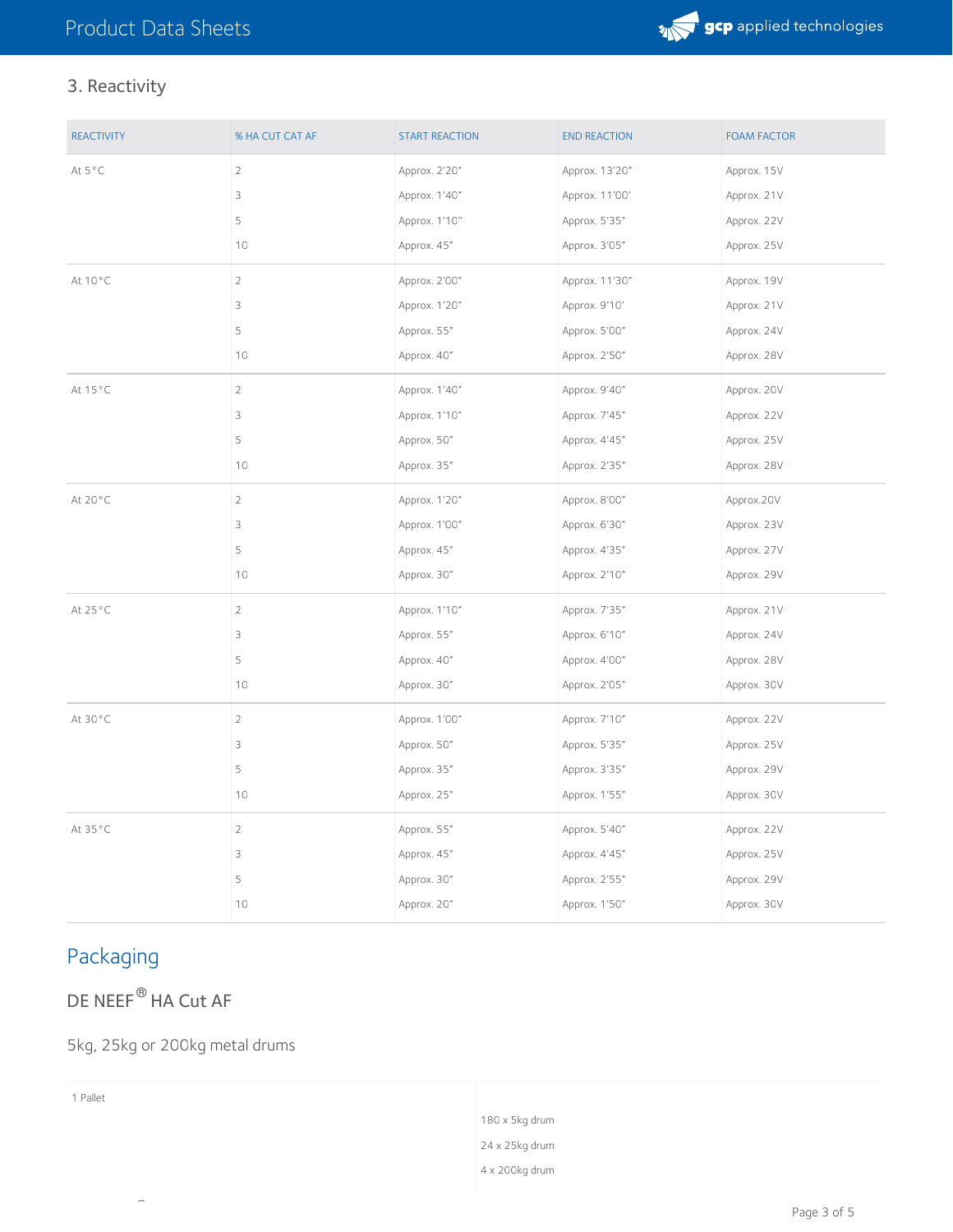

#### DE NEEF® HA Cut Cat AF

0.5 or 2.5L plastic bottle or 20kg metal drum

| 1 box    | 8 x 0.5L                   |
|----------|----------------------------|
| 1 box    | $5 \times 2.5$ L           |
| 1 Pallet |                            |
|          | 84 boxes with 0.5L bottles |
|          | 40 boxes with 2.5L bottles |
|          | 24 x 20kg metal drums      |

#### **Storage**

DE NEEF®HA Cut AF is sensitive to moisture and should be stored in original containers in a dry area. Storage temperature must be between 5°C and 30°C.

Once the packaging has been opened, the useful life of the material is greatly reduced and should be used as soon as possible.

Shelf life: 2 years.

#### Accessories

#### To be ordered separately

- $\bullet$  DE NEEF® IP 1C Manual hand pump.
- $\bullet$  DE NEEF<sup>®</sup> IP 1C Compact electric airless diaphragm pump.
- $\bullet$  DE NEEF<sup>®</sup> IP 1C Pro electric airless diaphragm pump.
- DE NEEF® Washing Agent Eco
- Packers and connectors

#### Health and Safety

Read and understand the product label and Safety Data Sheet (SDS) for each system component. All users should acquaint themselves with this information prior to working with the products and follow the precautionary statements. Always wear protective clothing, gloves and protective goggles. SDSs can be obtained by contacting your local GCP representative or office.

## Technical Data / Properties

| Property                 |      | Value       | Norm        |  |
|--------------------------|------|-------------|-------------|--|
| DE NEEF® HA Cut AF resin |      |             |             |  |
| Solids                   | %    | 100%        | EN ISO 3251 |  |
| Viscosity at 25°C        | mPas | Approx. 200 | EN ISO 3219 |  |